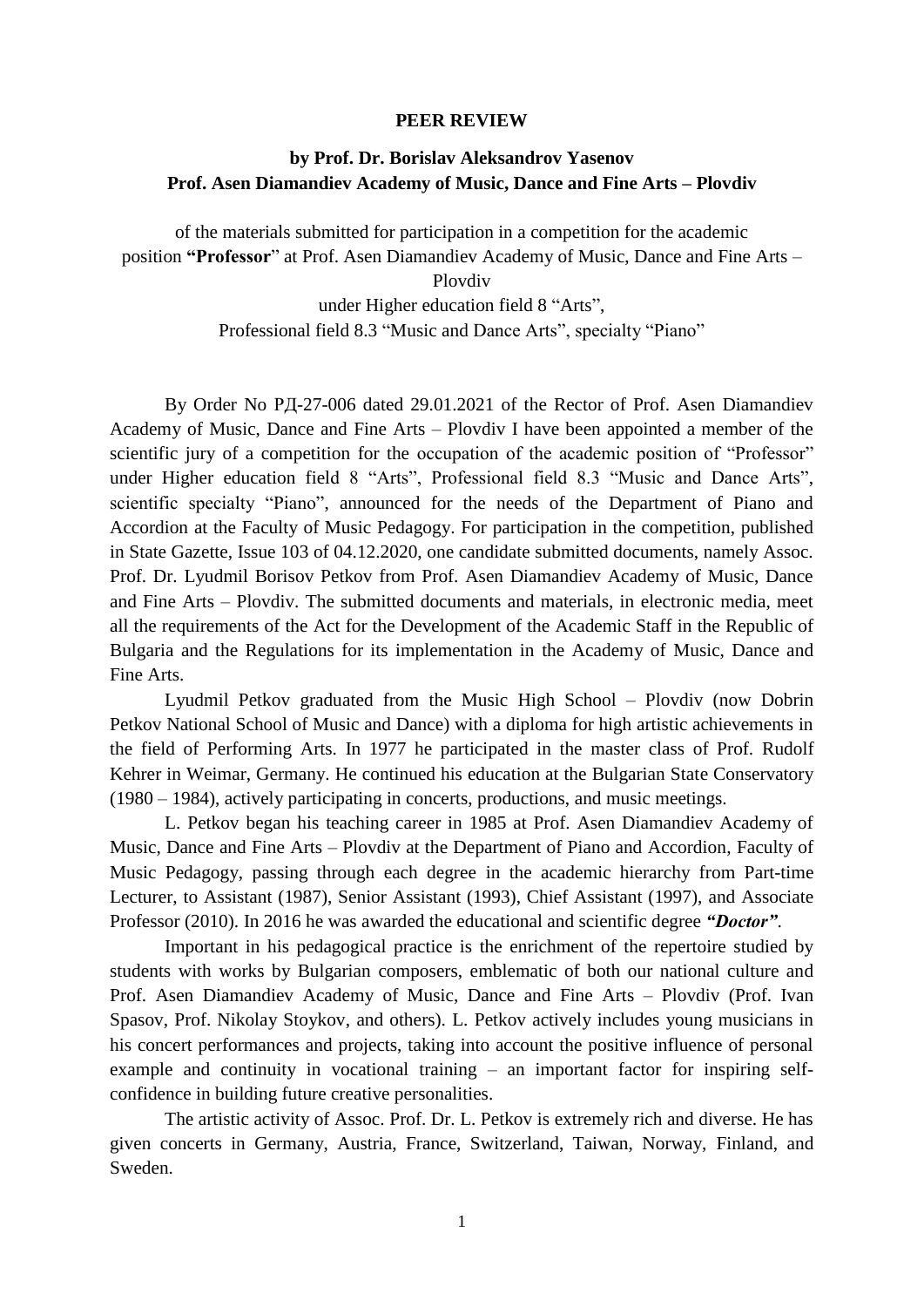In the period from 1986 until 2012 he performed solo and chamber concerts, some of which with famous musicians such as violinists Prof. A. Spirov, S. Simeonov (USA), Hr. Marichkov (Germany), D. Marchetti (Switzerland), Prof. E. Baldzhieva – soprano, Assoc. Prof. K. Grozdanov – flute, and others. The programs of these concerts include sonatas, chamber works, song cycles, and solo works by famous composers from all musical eras.

In the period from 1993 until 1998 Assoc. Prof. Dr. Petkov worked as a freelance artist in Germany (without interrupting his work experience at the Academy of Music, Dance and Fine Arts).

In 1998 he founded the instrumental trio "Plovdiv", a regular participant in the musical and poetic evenings at the Ethnographic Museum, featured in the cultural poster of the Old Town in Plovdiv.

In 1997 Assoc. Prof. Dr. Petkov began his partnership with the violinist Prof. Mario Hossen (Austria), with whom he performed numerous concerts and participated in local and international festivals, and realized a two-week tour in Taiwan (2001). Thanks to their creative achievements and the CD "Caprice Viennois" released in Austria, the duo was chosen to present Austrian musical culture at the official inauguration of the Austrian ambassador in Paris. The recording activity continued with: second CD – "Paganiniana", dedicated to the prominent clarinetist Prof. Boris Petkov ("Gega New", Sofia, 2004), participation in a compilation CD dedicated to the 70th anniversary of the birth of the composer Ivan Spasov (2004), realized recording of a concert of "ANDENEC MANNSKOR" – a male chamber choir from Norway with conductor Anna Nikolaef in Studio 1 of Radio Plovdiv (2006), as well as participation in three pieces from the international project "Spirit of Paganini" ("DYNAMIC", Austria, 2018).

In 2016 on the occasion of the 50th anniversary of the establishment of Prof. Asen Diamandiev Academy of Music, Dance and Fine Arts – Plovdiv, under a project by L. Petkov, the Academy published the CD "Ave Maria", in which the academic groups "Lamico Band" and "Intro" participated. Apart from being a pianist, the candidate also participates in the CD with three original pieces.

In 2017, the long-conceived integral performance of Mozart's piano sonatas began, and so far the candidate has performed the ten sonatas from the first volume.

An achievement is also the integral performance of 36 sonatas for piano and violin by W. A. Mozart within one day in the Concert Hall of the Plovdiv Philharmonic (2007), the three-hour solo recital within the project of the Anou Skan Association with performance of all waltzes of Fr. Chopin, as well as many other works, including his own compositions (Ancient Theater, Plovdiv, 2008).

In connection with his doctoral dissertation within six concerts he performed (together with Prof. Sn. Simeonova and Assoc. Prof. Dr. Z. Petrova) 34 works for piano duo by Western European, Slavic, and Bulgarian composers (11 premieres for Bulgaria and for Plovdiv – 13 works).

In September 2015 Assoc. Prof. Dr. Petkov gave piano recitals at Mozarthaus Vienna (solo works by W. A. Mozart) and in Verderonne, France (with works by Bach, Chopin, Schubert, Debussy, Satie, and Rachmaninoff).

L. Petkov's affinity for jazz and pop music provoked and activated concert and teaching activities in this direction as well. In connection with this, I will mention the few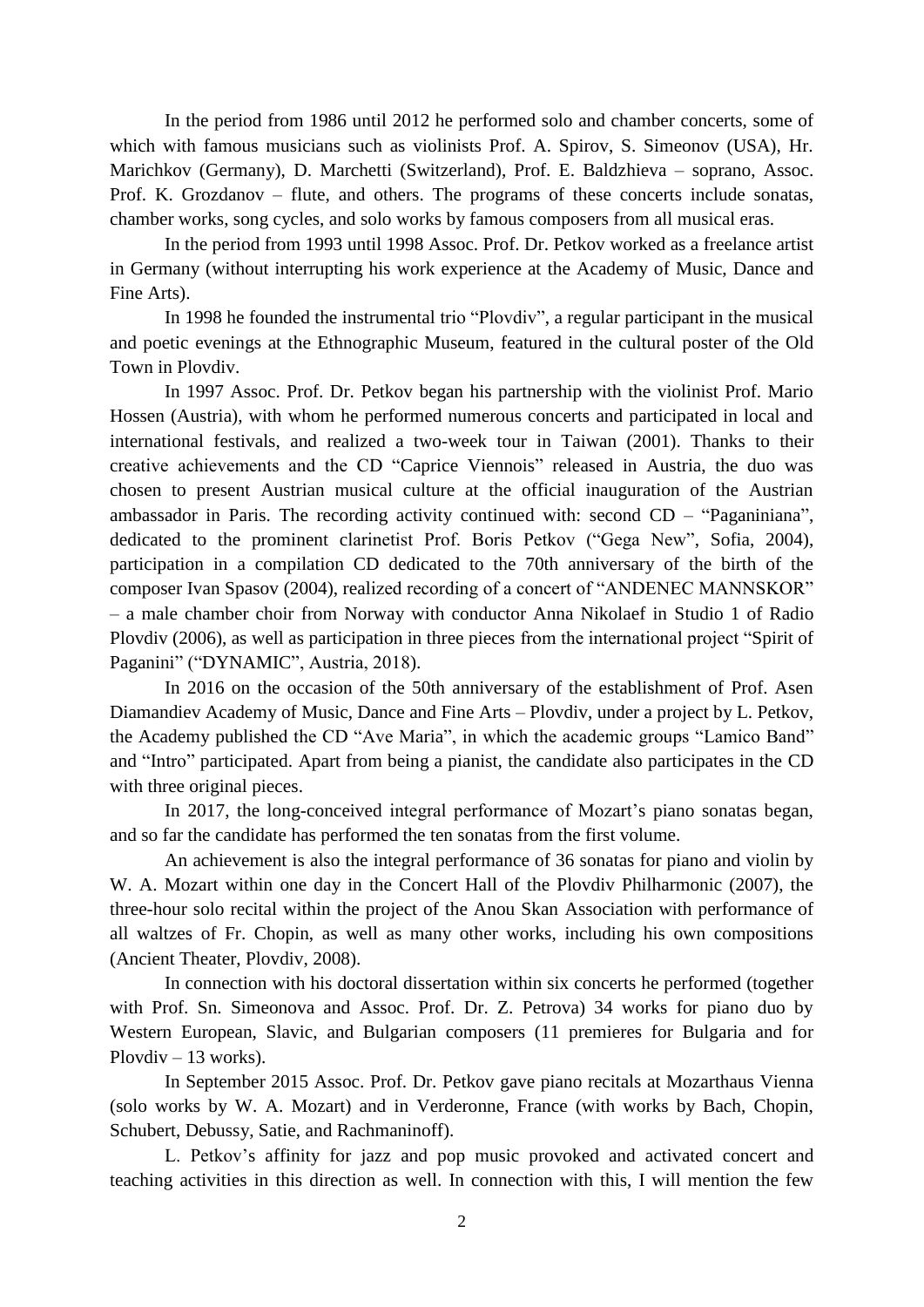creative personalities developing and practicing artistic activity in both genres. Here is the place to mention his work with the American singer and trumpeter Troy Anderson, his contacts with the Canadian singer and showman John Labelle, and the creation and leadership of the academic formations "LP Jazz Trio" and "Lamico Band". The candidate makes numerous media appearances at home and abroad.

For high artistic results he was awarded the Academic award "Meden Chan".

Of exceptional importance in the candidate's activity is the presentation of Bulgarian music and performance culture abroad, the realization of connections between the different styles in music and individual arts, as well as the synthesis between them.

An erudite person with high morals and ethics, with a vote of confidence from the college, Assoc. Prof. Dr. L. Petkov was elected Dean of the Faculty of Music Pedagogy at Prof. Asen Diamandiev Academy of Music, Dance and Fine Arts – Plovdiv.

The candidate also develops scientific and journalistic activity.

The indicators of minimum national requirements are covered, even more than necessary.

In group of Indicators B, point 5, as a leading independent creative expression, 3 recitals with the sonatas of W. A. Mozart from the first volume are performed, which is an artistic and instrumental achievement. From the point of view of the performer-pedagogue, the spiritual messages in Mozart's piano masterpieces are still educative and constructive; a standard for perfection, on the way of the pianist's growth, but their difficulty often limits them within the "cabinet" instrumental development. Due to the fact that today they are rarely presented on the concert podium in an integral form, their performance is an achievement.

## Contributions of methodological and applied nature:

- *"Unknown and Rarely Performed Works for Piano Duo from the Period XVIII-XX Century – Historical and Performing Perspectives"* – a published book based on a defended dissertation work. The study examines for the first time in the country works for this ensemble, created by composers important for their time. Attention is paid to issues concerning the interpretation of works from a contemporary point of view, and the degree of application of personal aesthetic taste subordinated to the requirements arising from tradition in their interpretation. The line of continuity, the characteristics, and the individual features of 26 composers and 35 works from different musical epochs are analyzed and clarified. (Indicator group B, point 7)
- The methodical manual *"Repertoire Drone"*  pieces and technical instructions to help the pianist. This manual expands the possibilities for concert performance of plays of a genre nature, to which instructive material has been added. Of particular importance in the methodology is the author's approach to provoking the young musician's desire for experiments through which to discover his or her identity in the construction of a performing and creative model. (Indicator group F, point 27)
- *"Plays and Instructions with Genre Orientation"* the main task of the manual is to create an approach and orientation of young pianists in the diverse world of genre music. The opportunities for access to the genre piano repertoire and the development